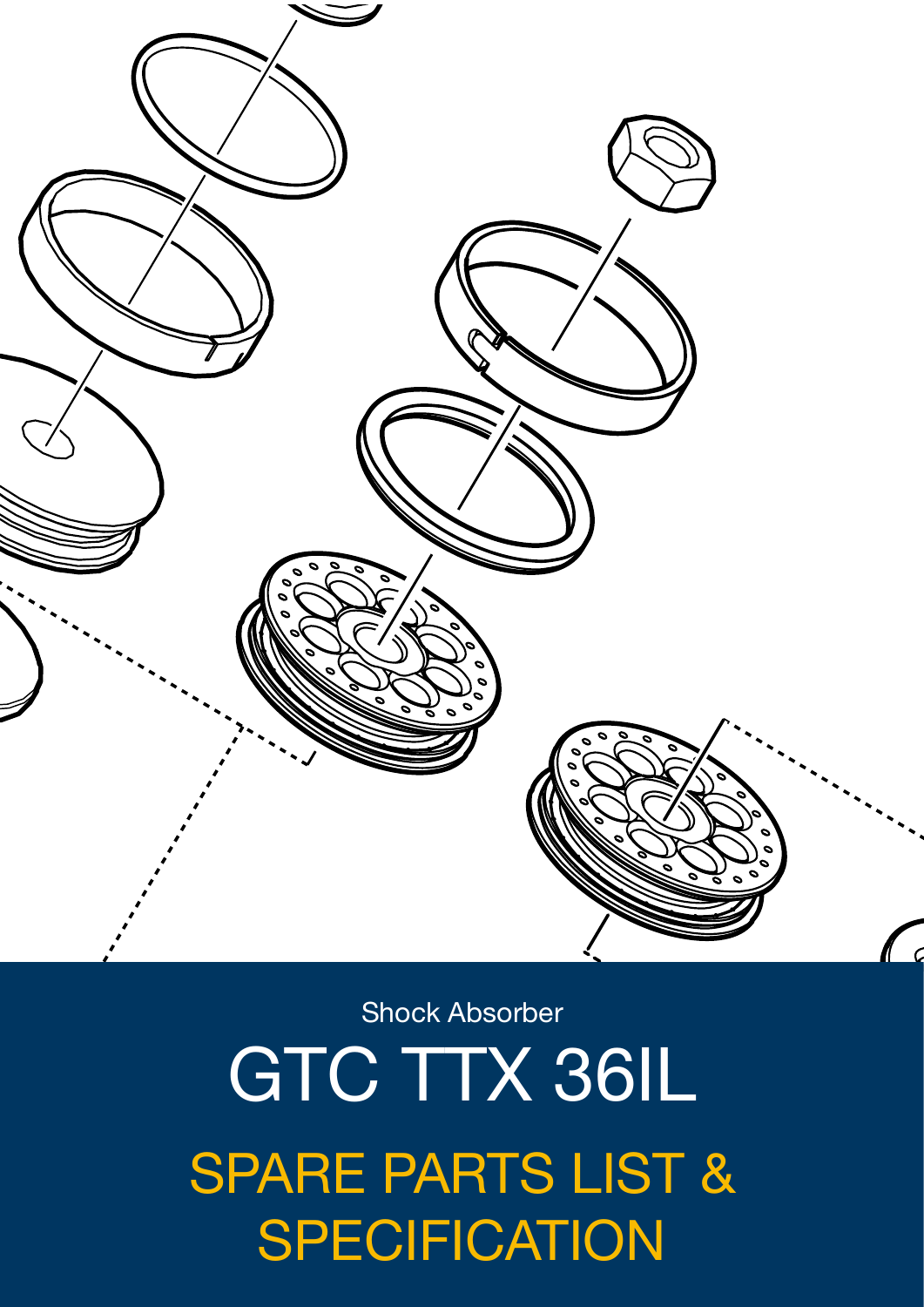

| Pos      | <b>Part Number</b> | <b>Quantity</b> | <b>Description</b> |
|----------|--------------------|-----------------|--------------------|
| $1 - 1$  | 00139-03           | 1               | <b>Flange Nut</b>  |
| $1 - 2$  | 00438-66           | 1               | O-Ring             |
| $1 - 3$  | 21018-01           | 1               | Piston Band        |
| $1 - 4$  | 21015-02           | 1               | Piston             |
| $1 - 5$  | 03269-02           | 0               | Spacer 2mm         |
| $1 - 6$  | 03269-03           | 0               | Spacer 3mm         |
| $1 - 7$  | 25069-08           | 1               | Spacer 8mm         |
| $1 - 8$  | 21025-01           | 1               | Seal Head Assy     |
| $1 - 9$  | 21030-01           | 1               | End Cap            |
| $1 - 10$ | <b>XXXXX</b>       | 0               | <b>Bump Rubber</b> |
| $1 - 11$ | <b>XXXXX</b>       | ი               | Spacer             |
| $1 - 12$ | <b>XXXXX</b>       | ი               | Packer             |
| $1 - 13$ | 21000-12           | 1               | Shaft (171.5mm)    |

**Version 1.0**| Page 2 of 8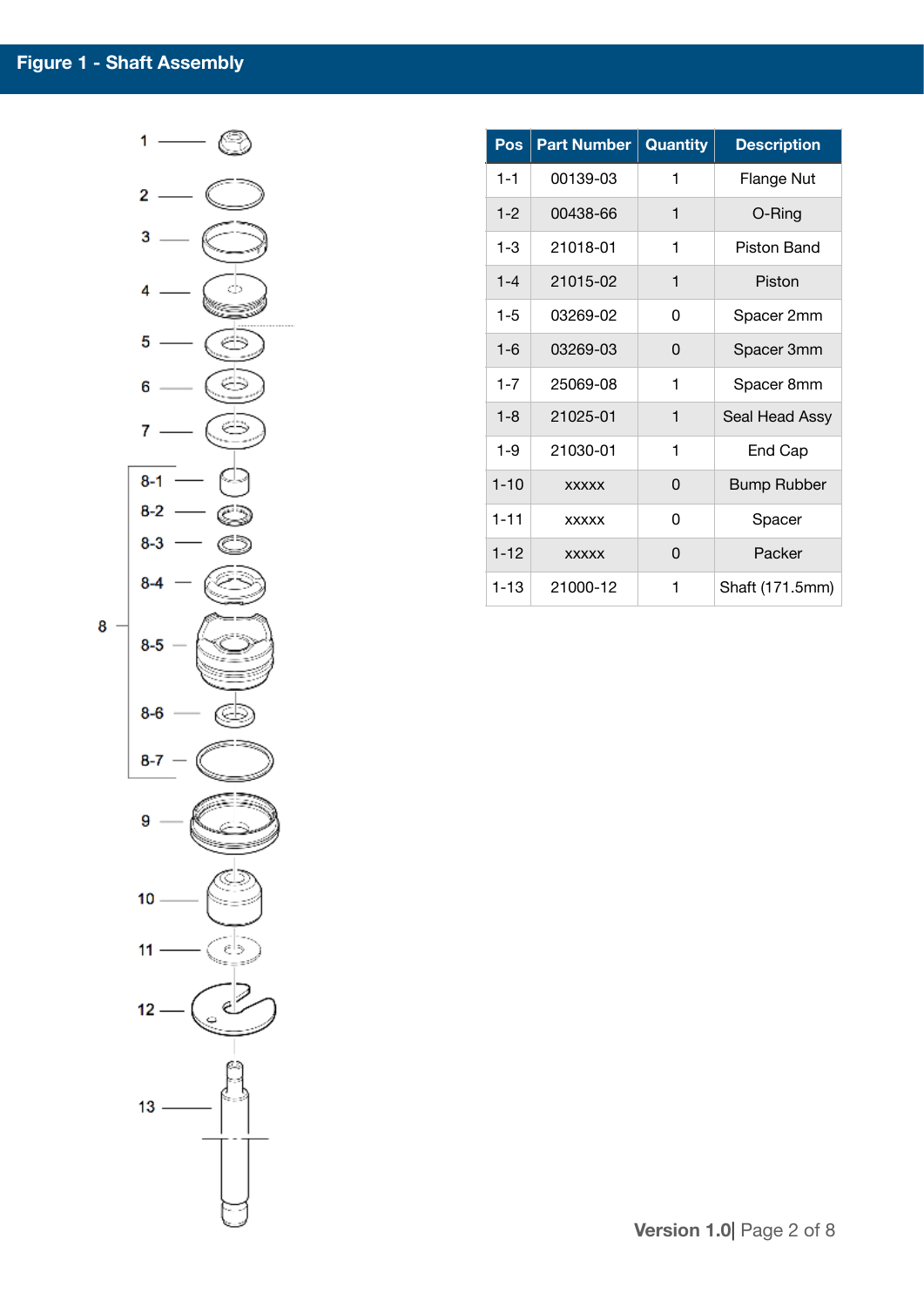#### **Figure 2 - Cylinder Tubes**



# **Pos Part Number Quantity Description** 2-1 00576-03 1 O-Ring 2-2 21010-15 1 Outer Tube (146mm) 2-3 21005-62 1 Inner Tube (128.5mm)

### **Figure 3 - Top Eye Assembly**



| Pos      | <b>Part Number</b> | <b>Quantity</b> | <b>Description</b> |
|----------|--------------------|-----------------|--------------------|
| $3-4$    | 05057-04           | 2               | Circlip            |
| $3 - 5$  | 06276-01           | 1               | Top Eye            |
| $3-6$    | 05536-05           | 1               | <b>Ball Joint</b>  |
| $3 - 13$ | 01046-58           | 6               | Screw              |
| $3 - 14$ | 06277-03           |                 | Clamp Ring         |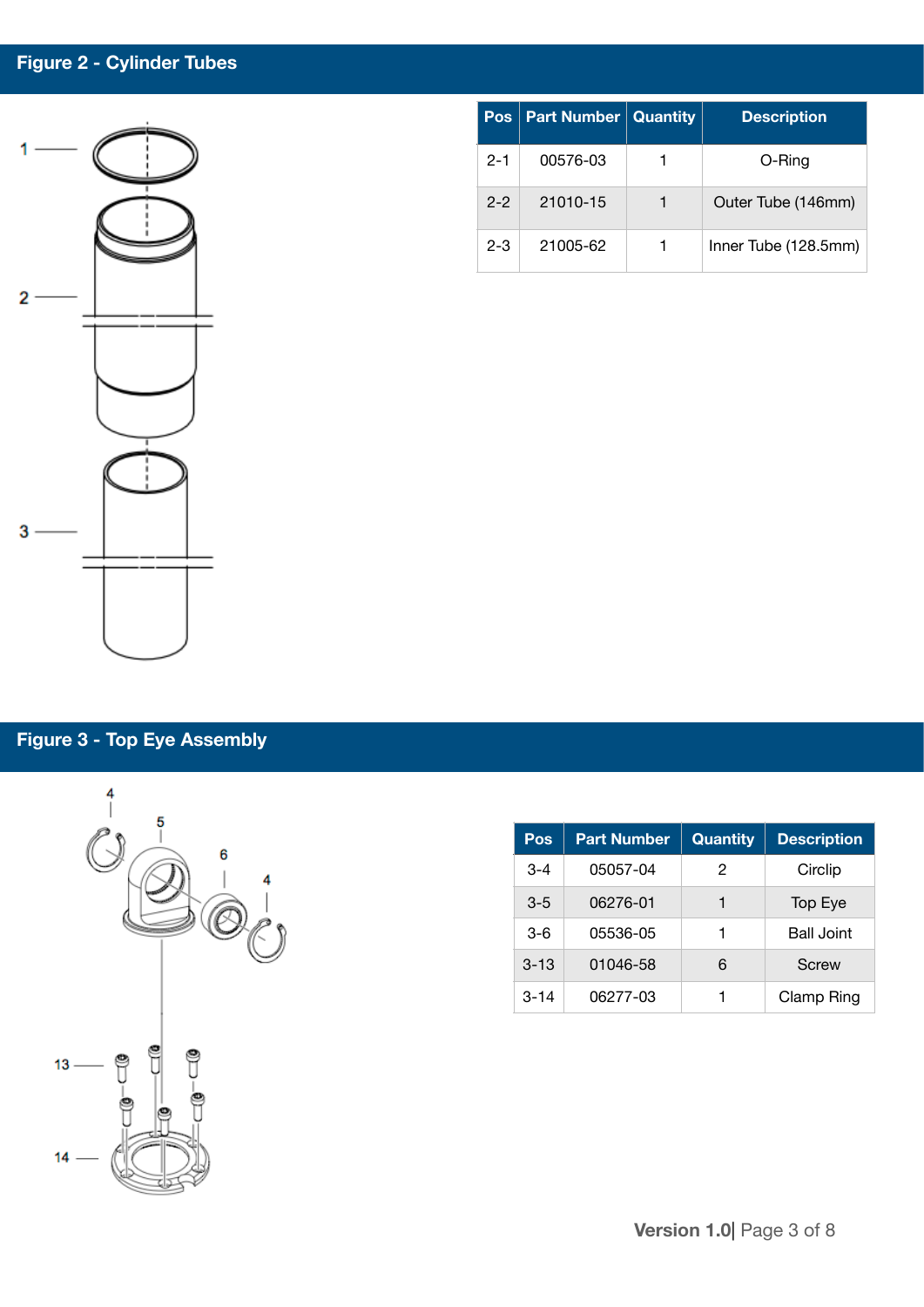

| Pos      | <b>Part Number</b> | <b>Quantity</b> | <b>Description</b>    |
|----------|--------------------|-----------------|-----------------------|
| $4 - 1$  | 00338-16           | 1               | O-Ring                |
| $4 - 2$  | 01050-01           | 1               | Screw                 |
| $4 - 3$  | 00338-59           | 1               | O-Ring                |
| $4 - 4$  | 10013-01           | 1               | End Cap               |
| $4 - 5$  | 00604-01           | 1               | <b>Rubber Valve</b>   |
| $4 - 6$  | 01152-05           | 1               | Circlip               |
| $4 - 7$  | 05090-01           | 1               | <b>Teflon Band</b>    |
| $4 - 8$  | 00338-97           | 1               | O-Ring                |
| $4 - 9$  | 05007-02           | 1               | Piston                |
| $4 - 10$ | 00196-01           | 1               | Sticker - Warning     |
| $4 - 11$ | 00191-03           | 1               | Sticker - Ohlins      |
| $4 - 12$ | 10012-12           | 1               | Reservoir Tube (62mm) |
| $4 - 13$ | 00638-59           | 1               | O-Ring                |
| $4 - 14$ | 10011-01           | 1               | <b>Cylinder Head</b>  |
| $4 - 15$ | 00438-33           | 1               | O-Ring                |
| $4 - 16$ | 00382-07           | 1               | Screw                 |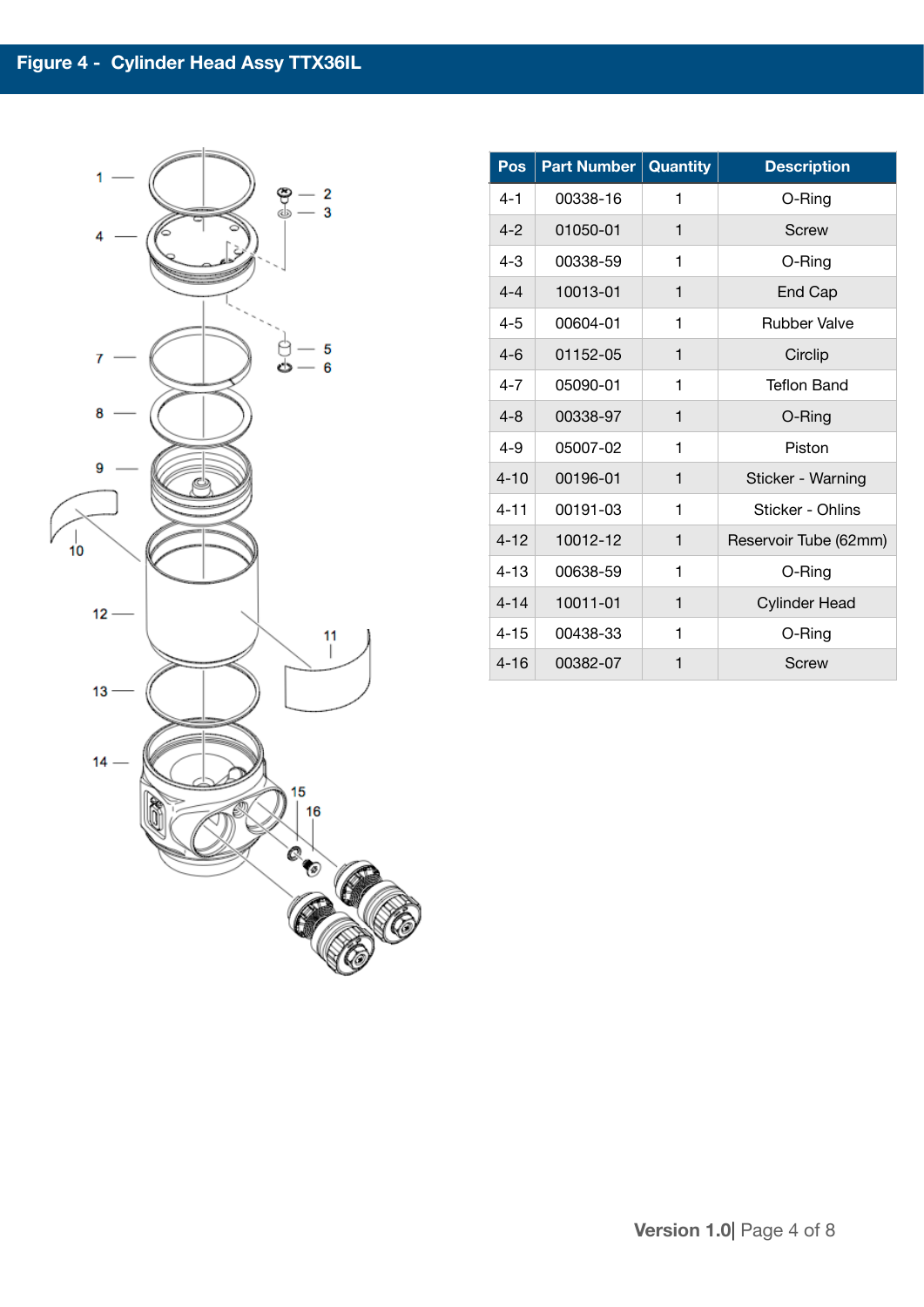

| Pos      | Part<br><b>Number</b> | <b>Quantity</b> | <b>Description</b>               |
|----------|-----------------------|-----------------|----------------------------------|
| $5 - 1$  | 00828-01              | 1               | Screw                            |
| $5-2a$   | 21050-30              | 1               | Knob Adj. Comp.                  |
| $5-2b$   | 20150-31              | 1               | Knob Adj. Reb.                   |
| $5 - 3$  | 00638-67              | $\mathbf{1}$    | O-Ring                           |
| $5 - 4$  | 00884-07              | $\overline{c}$  | Ball                             |
| $5 - 5$  | 00833-01              | $\overline{2}$  | Spring                           |
| $5 - 6$  | 01473-06              | 1               | Circlip                          |
| $5 - 7$  | 00338-79              | $\mathbf{1}$    | O-Ring                           |
| $5 - 8$  | 01242-12              | 1               | <b>Adjustment Needle</b>         |
| $5-9$    | 00438-01              | 1               | O-Ring                           |
| $5 - 10$ | 21043-02              | 1               | Needle Housing / End Piece       |
| $5 - 11$ |                       | 1               | Clamp Washer - See Spec Card     |
| $5 - 12$ |                       |                 | Shims - See Spec Card            |
| $5 - 13$ |                       | 1               | Valve Seat - See Spec Card       |
| $5 - 14$ |                       | 1               | Check Valve Shim - See Spec Card |
| $5 - 15$ | 21047-01              | 1               | <b>Check Valve Housing</b>       |
| $5 - 16$ | 21048-01              | 0               | Wave Shim - See Spec Card        |
| $5 - 17$ | 21048-02              | 0               | Shim - See Spec Card             |
| $5 - 18$ | 05009-06              | $\mathbf{1}$    | Circlip                          |
| $5 - 19$ | 21046-15              | 1               | <b>Check Valve Spring</b>        |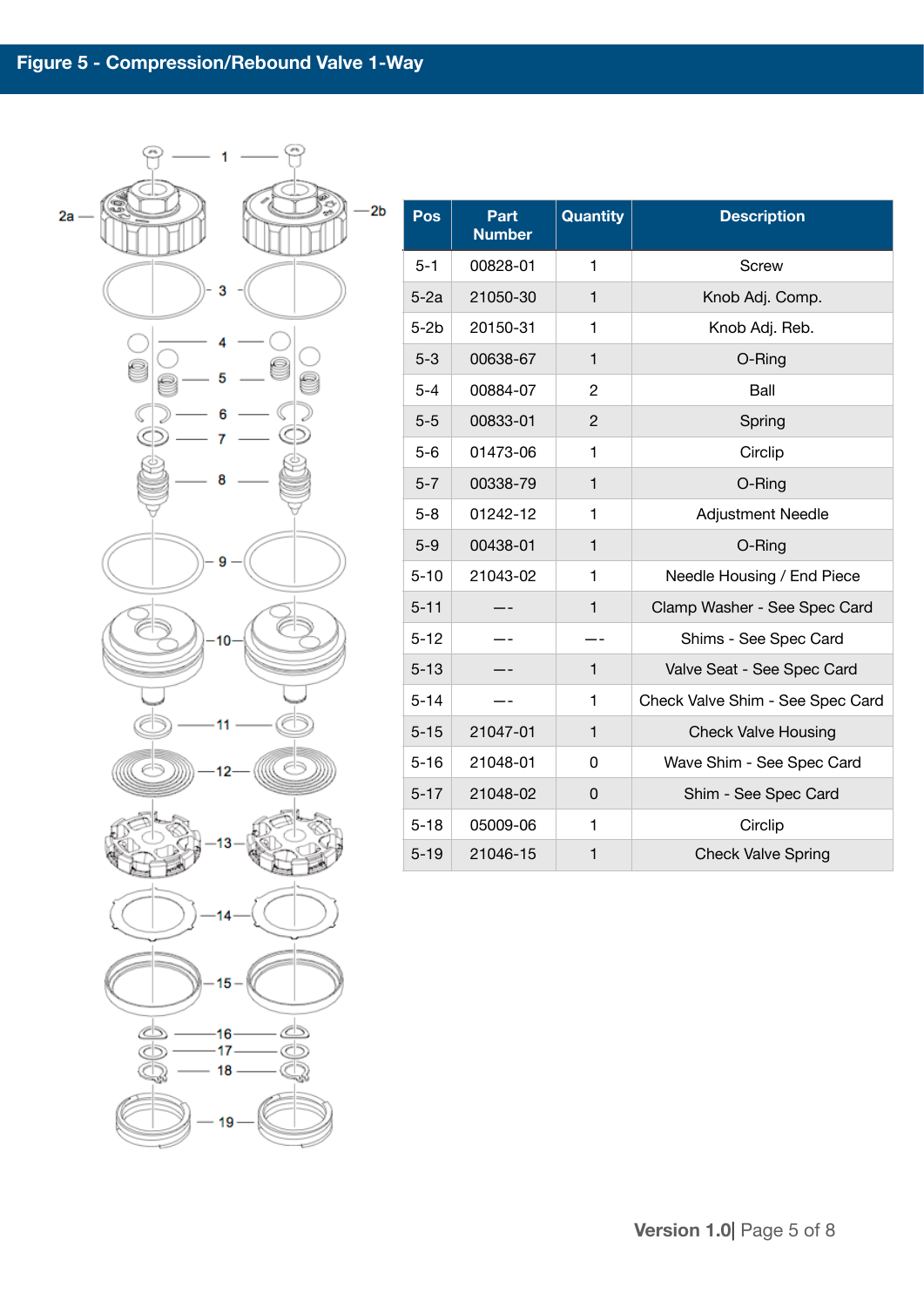

|         | Pos   Part Number   Quantity |                | <b>Description</b>            |  |  |
|---------|------------------------------|----------------|-------------------------------|--|--|
| $6 - 7$ | 06289-02                     |                | Spring Platform 57mm - Front  |  |  |
| $6 - 7$ | 06289-01                     | $\blacksquare$ | Spring Platform 50.8mm - Rear |  |  |
| $6 - 8$ | 05410-01                     |                | <b>Stop Screw</b>             |  |  |

## **Figure 7 - Spring Clip**



| <b>Pos</b> | <b>Part Number   Quantity</b> |   | <b>Description</b>        |  |  |  |
|------------|-------------------------------|---|---------------------------|--|--|--|
| $7 - 1$    | 05907-02                      | 1 | Spring Clip 57mm - Front  |  |  |  |
| $7 - 1$    | 05907-01                      | 1 | Spring Clip 50.8mm - Rear |  |  |  |
| $7-2$      | 00338-84                      |   | O-Ring                    |  |  |  |
| $7 - 3$    | 05017-21                      |   | Stop Washer               |  |  |  |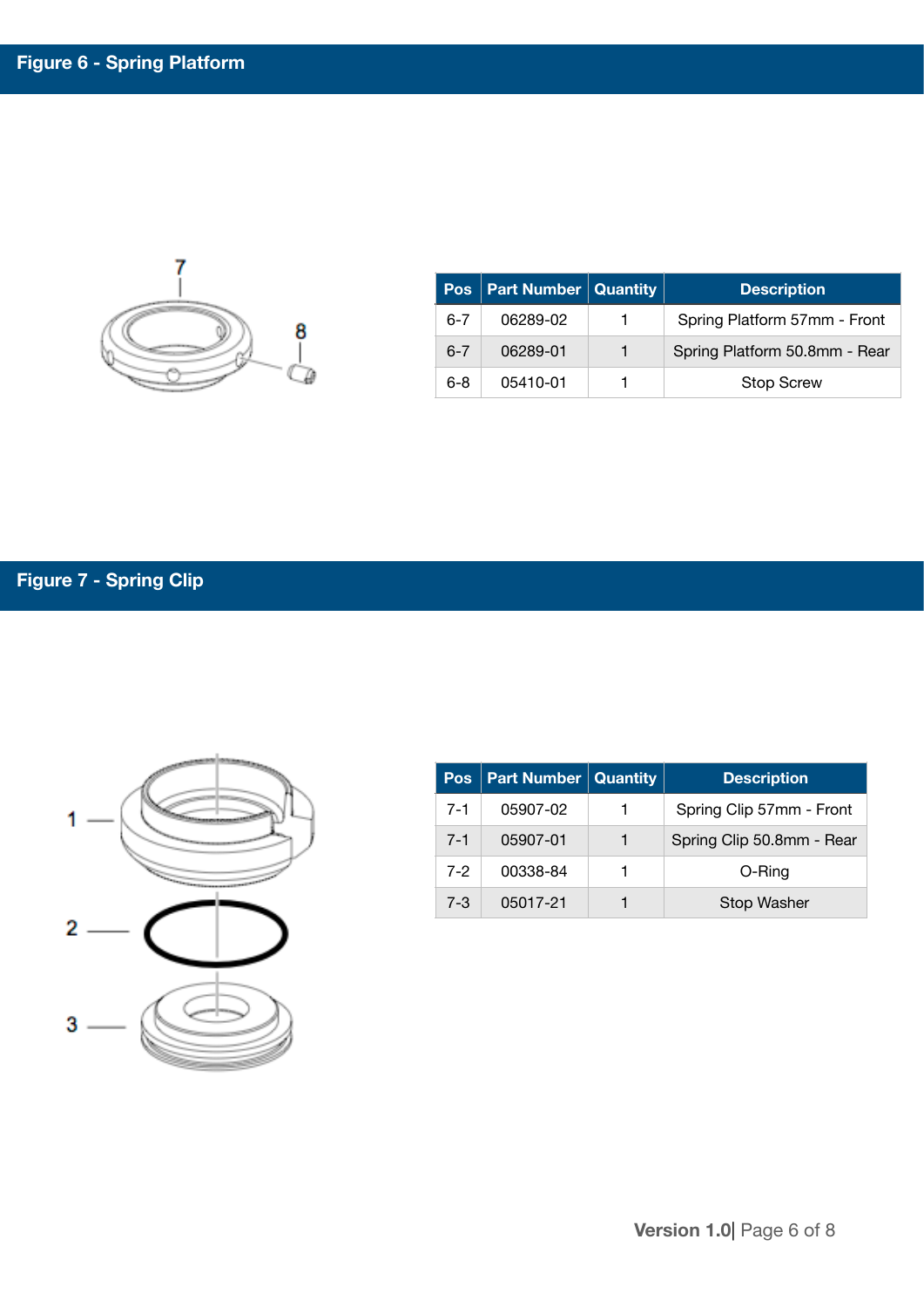$O = 1$ 

|          | <b>Pos</b>   Part Number   Quantity |   | <b>Description</b> |
|----------|-------------------------------------|---|--------------------|
| $8-1$    | 06273-01                            |   | End Eye (36mm)     |
| $8 - 10$ | 05057-04                            | 2 | Circlip            |
| $8 - 11$ | 05536-05                            |   | <b>Ball Joint</b>  |